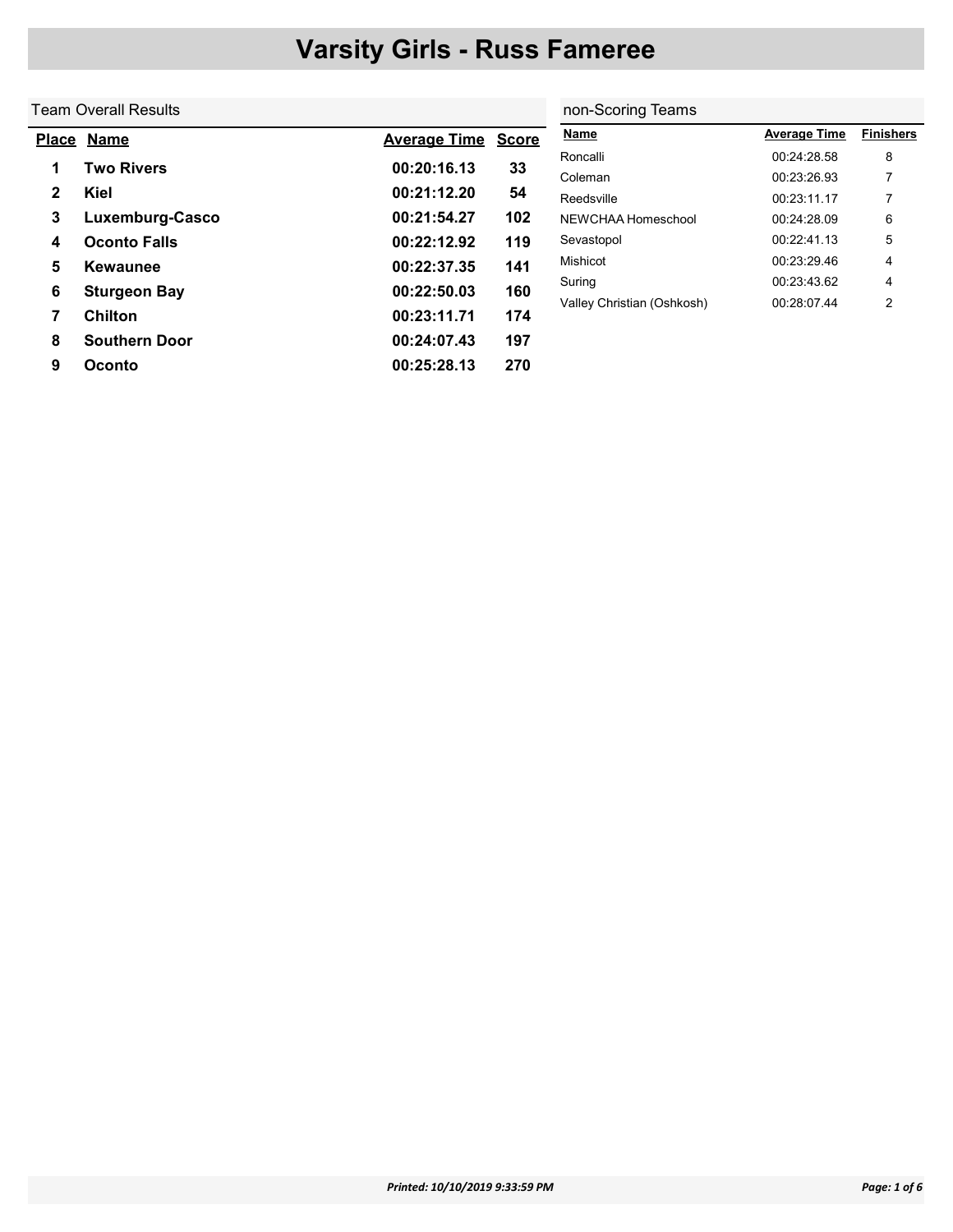Team Results

|                | <b>Place Team Name</b> |                              |             |                                       |             | <b>Average Time # of Finishers Team Score</b> |              |
|----------------|------------------------|------------------------------|-------------|---------------------------------------|-------------|-----------------------------------------------|--------------|
| 1              | <b>Two Rivers</b>      |                              |             |                                       | 00:20:16.13 | 8                                             | 33           |
|                | <b>Team Position</b>   | <b>Overall Position</b>      | Bib#        | Name                                  |             | <b>Chip Time</b>                              | <b>Score</b> |
|                | 1                      | 1                            | 1000        | Anna Gallagher                        |             | 00:18:36.17                                   | 1            |
|                | $\mathbf 2$            | 2                            | 1523        | <b>Mikaela Helling</b>                |             | 00:19:28.06                                   | $\mathbf{2}$ |
|                | 3                      | 6                            | 1522        | <b>Makenzie Greenwood</b>             |             | 00:20:15.87                                   | 3            |
|                | 4                      | 16                           | 1525        | <b>Olivia Stanley</b>                 |             | 00:21:23.93                                   | 12           |
|                | 5                      | 21                           | 1524        | <b>Maggie Klinkner</b>                |             | 00:21:36.63                                   | 15           |
|                | 6                      | 26                           | 999         | Emma Cooley                           |             | 00:21:48.04                                   | (18)         |
|                | $\overline{7}$         | 37                           | 1527        | <b>Haley Vanne</b>                    |             | 00:22:35.17                                   | (29)         |
|                | 8                      | 66                           | 1526        | Kaitlyn Traeger                       |             | 00:23:57.31                                   | (45)         |
| $\mathbf{2}$   | <b>Kiel</b>            |                              |             |                                       | 00:21:12.20 | $\overline{7}$                                | 54           |
|                | <b>Team Position</b>   | <b>Overall Position</b>      | <b>Bib#</b> | Name                                  |             | <b>Chip Time</b>                              | <b>Score</b> |
|                | 1                      | 9                            | 543         | Zoe Watson                            |             | 00:20:33.70                                   | 6            |
|                | 2                      | 10                           | 540         | Julia Koenig                          |             | 00:20:56.61                                   | 7            |
|                | 3                      | 11                           | 541         | <b>Ellie Mueller</b>                  |             | 00:21:05.81                                   | 8            |
|                | 4                      | 12                           | 537         | Jocelyn Aprill                        |             | 00:21:12.97                                   | 9            |
|                | 5                      | 32                           | 539         | <b>Sydney Binversie</b>               |             | 00:22:11.91                                   | 24           |
|                | 6                      | 33                           | 542         | Julie Mueller                         |             | 00:22:15.13                                   | (25)         |
|                | $\overline{7}$         | 34                           | 538         | <b>Aubrey Arnold</b>                  |             | 00:22:17.47                                   | (26)         |
| 3              | Luxemburg-Casco        |                              |             |                                       | 00:21:54.27 | 8                                             | 102          |
|                | <b>Team Position</b>   | <b>Overall Position</b>      | Bib#        | <b>Name</b>                           |             | <b>Chip Time</b>                              | <b>Score</b> |
|                | 1                      | 18                           | 567         | Alyssa Delebreau                      |             | 00:21:28.60                                   | 14           |
|                | 2                      | 24                           | 572         | <b>Megan Vandermause</b>              |             | 00:21:45.68                                   | 17           |
|                | 3                      | 28                           | 565         | <b>Madilyn Bevins</b>                 |             | 00:21:50.28                                   | 20           |
|                | 4                      | 31                           | 568         | <b>Ella Junion</b>                    |             | 00:21:54.97                                   | 23           |
|                | 5                      | 36                           | 566         | Micaela Boucher                       |             | 00:22:31.80                                   | 28           |
|                | 6                      | 41                           | 570         | <b>Haley Paye</b>                     |             | 00:22:40.68                                   | (31)         |
|                | $\overline{7}$         | 48                           | 569         | Katie Krueger                         |             | 00:23:01.19                                   | (35)         |
|                | 8                      | 57                           | 571         | Cadence Trimberger                    |             | 00:23:29.13                                   | (40)         |
| 4              | <b>Oconto Falls</b>    |                              |             |                                       | 00:22:12.92 | 8                                             | 119          |
|                | <b>Team Position</b>   | <b>Overall Position</b>      | Bib#        | <b>Name</b>                           |             | <b>Chip Time</b>                              | <b>Score</b> |
|                | 1                      | 7                            | 817         | <b>Autumn Canavera</b>                |             | 00:20:20.87                                   | 4            |
|                | $\mathbf{2}$           | 17                           | 821         | <b>Carleigh Kaczmarek</b>             |             | 00:21:25.24                                   | 13           |
|                | 3                      | 35<br>52                     | 822         | Autumn Magnin<br><b>Jaden Reed</b>    |             | 00:22:27.68<br>00:23:24.27                    | 27<br>37     |
|                | 4                      | 54                           | 823         |                                       |             |                                               | 38           |
|                | 5<br>6                 | 56                           | 818<br>819  | <b>Alexis Euclide</b><br>Alyson Fabry |             | 00:23:26.52<br>00:23:27.08                    | (39)         |
|                | $\overline{7}$         | 62                           | 820         | Ericka Havemeier                      |             | 00:23:36.71                                   | (42)         |
|                | 8                      | 63                           | 816         | Sydney Bell                           |             | 00:23:38.76                                   | (43)         |
| $5\phantom{1}$ | <b>Kewaunee</b>        |                              |             |                                       | 00:22:37.35 | $\bf 6$                                       | 141          |
|                | <b>Team Position</b>   | <b>Overall Position</b>      | Bib#        | <b>Name</b>                           |             | <b>Chip Time</b>                              | <b>Score</b> |
|                | 1                      | 15                           | 510         | <b>Elizabeth Lamack</b>               |             | 00:21:22.66                                   | 11           |
|                | 2                      | 27                           | 511         | <b>Elena Lewis</b>                    |             | 00:21:48.07                                   | 19           |
|                | 3                      | 45                           | 514         | <b>Brooklyn Walecka</b>               |             | 00:22:57.02                                   | 34           |
|                | 4                      | 51                           | 512         | <b>Natalie Pansier</b>                |             | 00:23:23.56                                   | 36           |
|                | 5                      | 60                           | 513         | <b>Ashlyn Pribek</b>                  |             | 00:23:35.43                                   | 41           |
|                | 6                      | 74                           | 509         | Regina Augustian                      |             | 00:24:11.82                                   | (49)         |
| 6              | <b>Sturgeon Bay</b>    |                              |             |                                       | 00:22:50.03 | $\overline{7}$                                | 160          |
|                | <b>Team Position</b>   | <b>Overall Position Bib#</b> |             | <b>Name</b>                           |             | <b>Chip Time</b>                              | <b>Score</b> |
|                |                        |                              |             |                                       |             |                                               |              |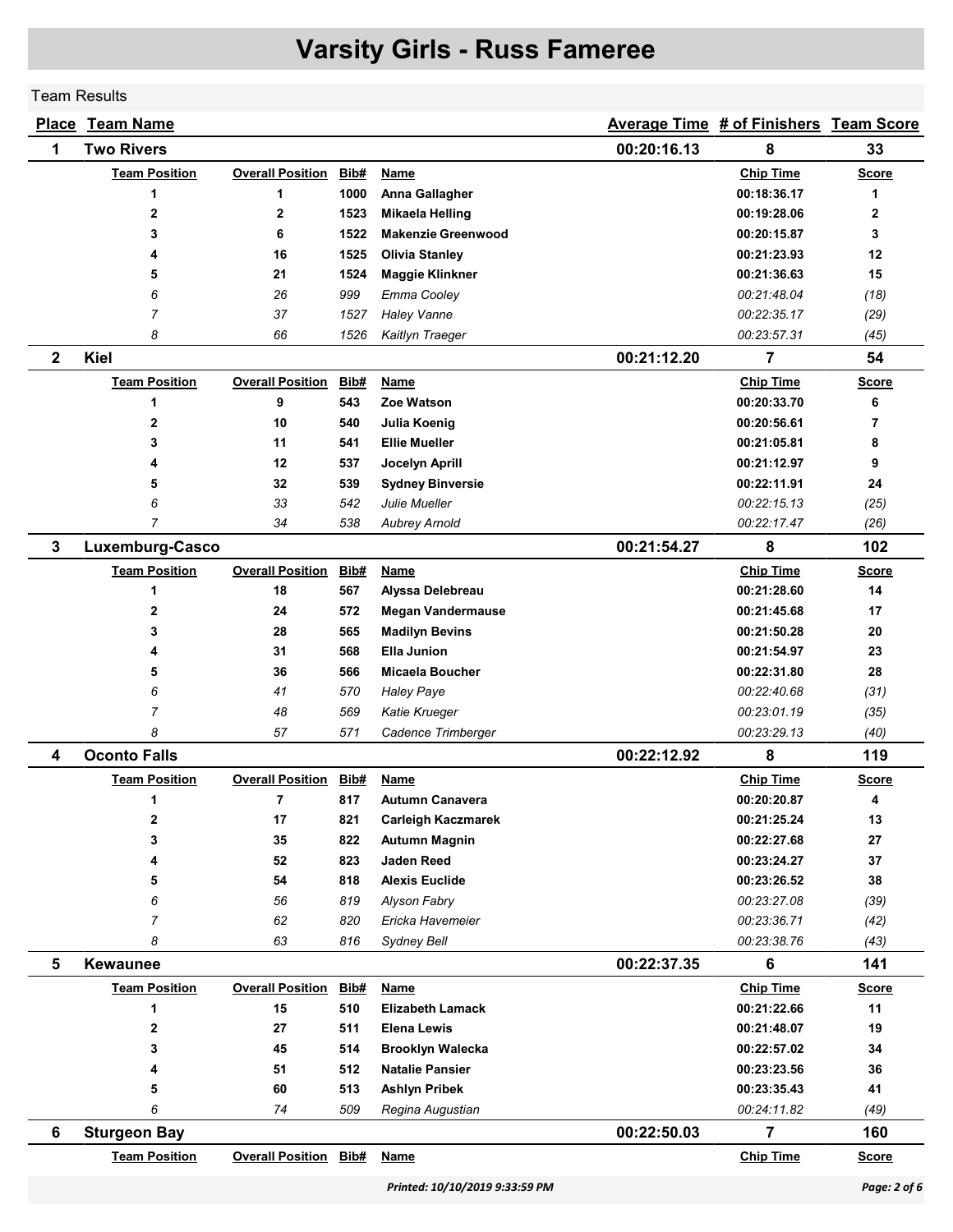| <b>Varsity Girls - Russ Fameree</b> |                      |                         |      |                           |                  |              |  |  |  |
|-------------------------------------|----------------------|-------------------------|------|---------------------------|------------------|--------------|--|--|--|
|                                     | 1                    | 23                      | 930  | <b>Miranda Olson</b>      | 00:21:42.52      | 16           |  |  |  |
|                                     | $\mathbf{2}$         | 29                      | 929  | <b>Allison Hobbes</b>     | 00:21:50.81      | 21           |  |  |  |
|                                     | 3                    | 44                      | 927  | Nalani Bicoy              | 00:22:52.15      | 33           |  |  |  |
|                                     | 4                    | 64                      | 931  | <b>Morgan Reinhardt</b>   | 00:23:40.99      | 44           |  |  |  |
|                                     | 5                    | 68                      | 933  | <b>Claire Tellstrom</b>   | 00:24:03.69      | 46           |  |  |  |
|                                     | 6                    | 69                      | 932  | Maggie Stephens           | 00:24:04.26      | (47)         |  |  |  |
|                                     | $\overline{7}$       | 89                      | 928  | Grace Faller              | 00:25:20.45      | (54)         |  |  |  |
| $\overline{\mathbf{r}}$             | <b>Chilton</b>       |                         |      | 00:23:11.71               | 8                | 174          |  |  |  |
|                                     | <b>Team Position</b> | <b>Overall Position</b> | Bib# | <b>Name</b>               | <b>Chip Time</b> | <b>Score</b> |  |  |  |
|                                     | 1                    | 8                       | 351  | <b>Emily Hoerl</b>        | 00:20:26.93      | 5            |  |  |  |
|                                     | $\mathbf 2$          | 39                      | 352  | <b>Andrea Schmitz</b>     | 00:22:37.97      | 30           |  |  |  |
|                                     | 3                    | 42                      | 353  | <b>Lizzy Wagner</b>       | 00:22:41.12      | 32           |  |  |  |
|                                     | 4                    | 75                      | 347  | <b>Emma Bartel</b>        | 00:24:12.22      | 50           |  |  |  |
|                                     | 5                    | 95                      | 350  | <b>Teressa Gebhart</b>    | 00:26:00.28      | 57           |  |  |  |
|                                     | 6                    | 100                     | 349  | Julia Diedrich            | 00:26:44.51      | (59)         |  |  |  |
|                                     | $\overline{7}$       | 102                     | 361  | Morgan Geiger             | 00:26:48.32      | (60)         |  |  |  |
|                                     | 8                    | 106                     | 362  | Silvia Usai               | 00:27:36.92      | (64)         |  |  |  |
| 8                                   | <b>Southern Door</b> |                         |      | 00:24:07.43               | 5                | 197          |  |  |  |
|                                     | <b>Team Position</b> | <b>Overall Position</b> | Bib# | <b>Name</b>               | <b>Chip Time</b> | <b>Score</b> |  |  |  |
|                                     | $\mathbf{1}$         | 13                      | 326  | <b>Lydiah LeCloux</b>     | 00:21:14.54      | 10           |  |  |  |
|                                     | $\mathbf 2$          | 30                      | 328  | <b>Marlen Ramirez</b>     | 00:21:51.53      | 22           |  |  |  |
|                                     | 3                    | 84                      | 325  | <b>Kaylee Griep</b>       | 00:25:06.20      | 51           |  |  |  |
|                                     | 4                    | 86                      | 327  | <b>Stephany Massart</b>   | 00:25:15.20      | 52           |  |  |  |
|                                     | 5                    | 104                     | 329  | <b>Chloe Staudenmeier</b> | 00:27:09.70      | 62           |  |  |  |
| 9                                   | <b>Oconto</b>        |                         |      | 00:25:28.13               | 7                | 270          |  |  |  |
|                                     | <b>Team Position</b> | <b>Overall Position</b> | Bib# | Name                      | <b>Chip Time</b> | <b>Score</b> |  |  |  |
|                                     | 1                    | 73                      | 770  | <b>Josie Mireles</b>      | 00:24:11.19      | 48           |  |  |  |
|                                     | $\mathbf 2$          | 87                      | 773  | <b>Brooklyn Rasmussen</b> | 00:25:16.14      | 53           |  |  |  |
|                                     | 3                    | 90                      | 774  | <b>Hannah Wusterbarth</b> | 00:25:31.13      | 55           |  |  |  |
|                                     | 4                    | 94                      | 771  | <b>Maddelyn Olive</b>     | 00:25:59.99      | 56           |  |  |  |
|                                     | 5                    | 97                      | 768  | <b>Ellie Finger</b>       | 00:26:22.19      | 58           |  |  |  |
|                                     | 6                    | 103                     | 772  | <b>Elizabeth Petersen</b> | 00:26:57.31      | (61)         |  |  |  |
|                                     | $\overline{7}$       | 105                     | 769  | Jadyn Floyd               | 00:27:26.21      | (63)         |  |  |  |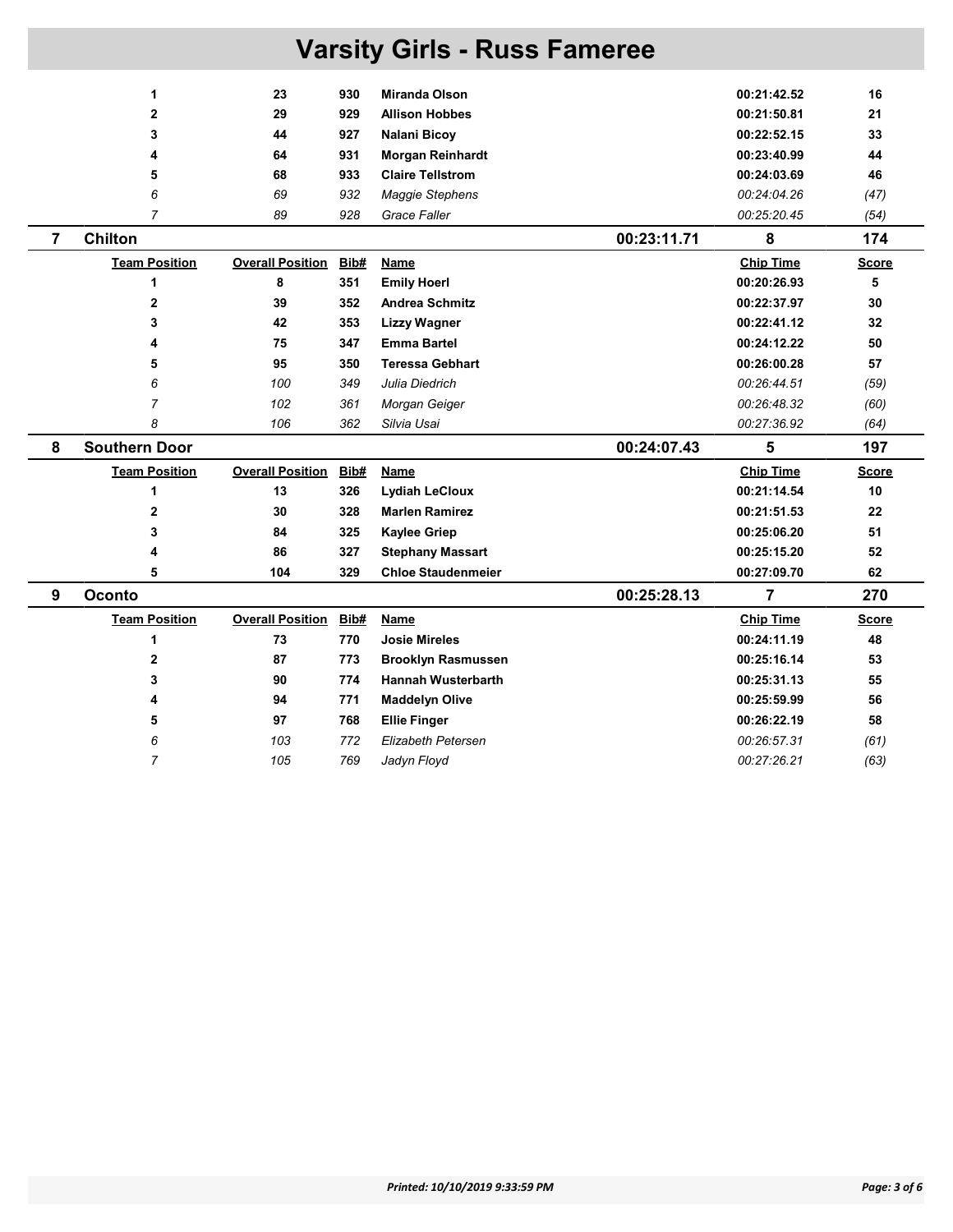#### Individual Overall Results

| <b>Overall</b> |      |      | Score Bib# Name           | <b>Class</b> | <u>Chip Time Team</u>  |                                |
|----------------|------|------|---------------------------|--------------|------------------------|--------------------------------|
| 1              | 1    | 1000 | Anna Gallagher            | SΟ           | 00:18:36.17 Two Rivers |                                |
| 2              | 2    | 1523 | Mikaela Helling           | <b>FR</b>    | 00:19:28.06 Two Rivers |                                |
| 3              | 1    | 899  | <b>Olivia Stenzel</b>     | JR           | 00:20:04.52 Sevastopol |                                |
| 4              | 0    | 700  | Mikayla Gove              | SR           | 00:20:07.30 Mishicot   |                                |
| 5              | 2    | 393  | <b>Faith King</b>         | <b>SR</b>    | 00:20:10.35 Coleman    |                                |
| 6              | 3    | 1522 | <b>Makenzie Greenwood</b> | <b>JR</b>    | 00:20:15.87 Two Rivers |                                |
| 7              | 4    | 817  | <b>Autumn Canavera</b>    | <b>SR</b>    |                        | 00:20:20.87 Oconto Falls       |
| 8              | 5    | 351  | <b>Emily Hoerl</b>        | <b>SR</b>    | 00:20:26.93 Chilton    |                                |
| 9              | 6    | 543  | Zoe Watson                | <b>FR</b>    | 00:20:33.70 Kiel       |                                |
| 10             | 7    | 540  | Julia Koenig              | SR           | 00:20:56.61 Kiel       |                                |
| 11             | 8    | 541  | <b>Ellie Mueller</b>      | <b>JR</b>    | 00:21:05.81 Kiel       |                                |
| 12             | 9    | 537  | Jocelyn Aprill            | <b>SO</b>    | 00:21:12.97 Kiel       |                                |
| 13             | 10   | 326  | <b>Lydiah LeCloux</b>     | JR           |                        | 00:21:14.54 Southern Door      |
| 14             | 3    | 494  | <b>Margaret Delaney</b>   | JR           |                        | 00:21:18.43 NEWCHAA Homeschool |
| 15             | 11   | 510  | <b>Elizabeth Lamack</b>   | JR           | 00:21:22.66 Kewaunee   |                                |
| 16             | 12   | 1525 | <b>Olivia Stanley</b>     | <b>FR</b>    | 00:21:23.93 Two Rivers |                                |
| 17             | 13   | 821  | <b>Carleigh Kaczmarek</b> | FR           |                        | 00:21:25.24 Oconto Falls       |
| 18             | 14   | 567  | Alyssa Delebreau          | <b>SO</b>    |                        | 00:21:28.60 Luxemburg-Casco    |
| 19             | 0    | 947  | Olivia Noack              | <b>FR</b>    | 00:21:29.75 Suring     |                                |
| 20             | 4    | 670  | Jena Garceau              | SΟ           | 00:21:34.55 Roncalli   |                                |
| 21             | 15   | 1524 | <b>Maggie Klinkner</b>    | JR           | 00:21:36.63 Two Rivers |                                |
| 22             | 5    | 898  | <b>Kylie Newton</b>       | <b>JR</b>    | 00:21:36.76 Sevastopol |                                |
| 23             | 16   | 930  | <b>Miranda Olson</b>      | JR           |                        | 00:21:42.52 Sturgeon Bay       |
| 24             | 17   | 572  | <b>Megan Vandermause</b>  | SΟ           |                        | 00:21:45.68 Luxemburg-Casco    |
| 25             | 6    | 862  | Makayla Junk              | <b>SO</b>    | 00:21:47.29 Reedsville |                                |
| 26             | (18) | 999  | Emma Cooley               | JR           | 00:21:48.04 Two Rivers |                                |
| 27             | 19   | 511  | <b>Elena Lewis</b>        | JR           | 00:21:48.07 Kewaunee   |                                |
| 28             | 20   | 565  | <b>Madilyn Bevins</b>     | FR           |                        | 00:21:50.28 Luxemburg-Casco    |
| 29             | 21   | 929  | <b>Allison Hobbes</b>     | SΟ           |                        | 00:21:50.81 Sturgeon Bay       |
| 30             | 22   | 328  | <b>Marlen Ramirez</b>     | JR           |                        | 00:21:51.53 Southern Door      |
| 31             | 23   | 568  | Ella Junion               | JR           |                        | 00:21:54.97 Luxemburg-Casco    |
| 32             | 24   | 539  | <b>Sydney Binversie</b>   | SR           | 00:22:11.91 Kiel       |                                |
| 33             | (25) | 542  | Julie Mueller             | SR           | 00:22:15.13 Kiel       |                                |
| 34             | (26) | 538  | <b>Aubrey Arnold</b>      | FR           | 00:22:17.47 Kiel       |                                |
| 35             | 27   | 822  | <b>Autumn Magnin</b>      | <b>JR</b>    |                        | 00:22:27.68 Oconto Falls       |
| 36             | 28   | 566  | Micaela Boucher           | SO           |                        | 00:22:31.80 Luxemburg-Casco    |
| 37             | (29) | 1527 | <b>Haley Vanne</b>        | SR           | 00:22:35.17 Two Rivers |                                |
| 38             | 7    | 897  | <b>Lizzy Fiscus</b>       | <b>SR</b>    | 00:22:35.39 Sevastopol |                                |
| 39             | 30   | 352  | <b>Andrea Schmitz</b>     | <b>JR</b>    | 00:22:37.97 Chilton    |                                |
| 40             | 8    | 398  | <b>Sara Seefeldt</b>      | SO           | 00:22:39.72 Coleman    |                                |
| 41             | (31) | 570  | <b>Haley Paye</b>         | FR           |                        | 00:22:40.68 Luxemburg-Casco    |
| 42             | 32   | 353  | <b>Lizzy Wagner</b>       | JR           | 00:22:41.12 Chilton    |                                |
| 43             | 9    | 394  | <b>Mariah Mursau</b>      | <b>SR</b>    | 00:22:41.52 Coleman    |                                |
| 44             | 33   | 927  | Nalani Bicoy              | SR           |                        | 00:22:52.15 Sturgeon Bay       |
| 45             | 34   | 514  | <b>Brooklyn Walecka</b>   | <b>SR</b>    | 00:22:57.02 Kewaunee   |                                |
| 46             | 10   | 673  | Lydia Maternoski          | SO           | 00:22:57.83 Roncalli   |                                |
| 47             | 11   | 868  | Megan VanDyke             | <b>SO</b>    | 00:22:57.94 Reedsville |                                |
| 48             | (35) | 569  | Katie Krueger             | SR           |                        | 00:23:01.19 Luxemburg-Casco    |
| 49             | 12   | 863  | Jordyn Ossmann            | <b>JR</b>    | 00:23:01.50 Reedsville |                                |
| 50             | 13   | 675  | Megan Moczynski           | <b>SR</b>    | 00:23:07.42 Roncalli   |                                |
| 51             | 36   | 512  | <b>Natalie Pansier</b>    | SO           | 00:23:23.56 Kewaunee   |                                |
|                |      |      |                           |              |                        |                                |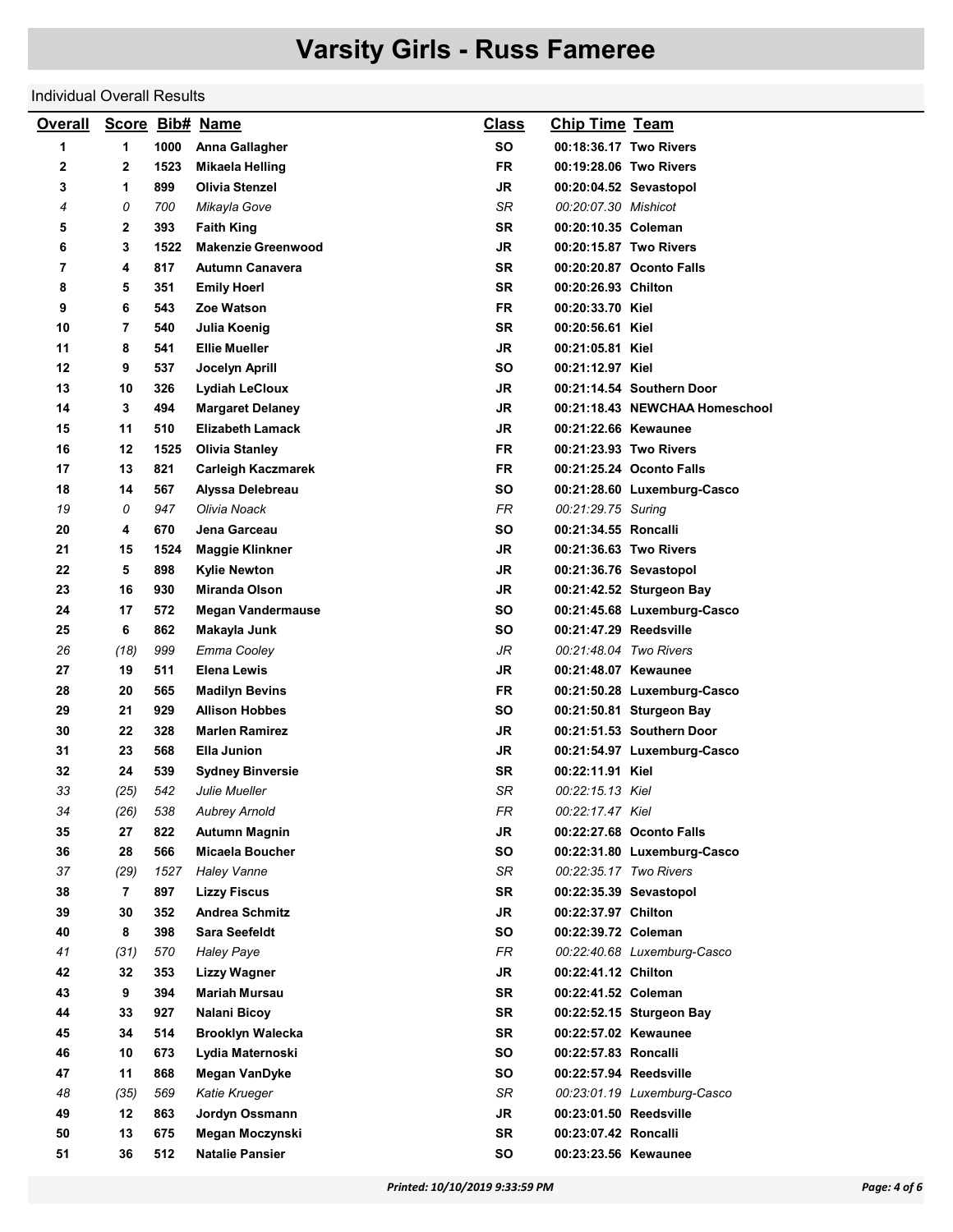| 52  | 37   | 823  | <b>Jaden Reed</b>          | SΟ        |                        | 00:23:24.27 Oconto Falls               |
|-----|------|------|----------------------------|-----------|------------------------|----------------------------------------|
| 53  | 0    | 701  | <b>Brooke Grossheim</b>    | FR.       | 00:23:25.89 Mishicot   |                                        |
| 54  | 38   | 818  | <b>Alexis Euclide</b>      | SΟ        |                        | 00:23:26.52 Oconto Falls               |
| 55  | 14   | 865  | <b>Trinity Schlorf</b>     | JR        | 00:23:26.68 Reedsville |                                        |
| 56  | (39) | 819  | Alyson Fabry               | SR        |                        | 00:23:27.08 Oconto Falls               |
| 57  | (40) | 571  | Cadence Trimberger         | SO        |                        | 00:23:29.13 Luxemburg-Casco            |
| 58  | 15   | 864  | <b>Olivia Pautz</b>        | JR        | 00:23:32.03 Reedsville |                                        |
| 59  | (16) | 869  | Ellyanna Zipperer          | SR        | 00:23:35.40 Reedsville |                                        |
| 60  | 41   | 513  | <b>Ashlyn Pribek</b>       | SΟ        | 00:23:35.43 Kewaunee   |                                        |
| 61  | 0    | 948  | <b>Hailey Thompson</b>     | FR        | 00:23:36.57 Suring     |                                        |
| 62  | (42) | 820  | Ericka Havemeier           | SR        |                        | 00:23:36.71 Oconto Falls               |
| 63  | (43) | 816  | Sydney Bell                | FR.       |                        | 00:23:38.76 Oconto Falls               |
| 64  | 44   | 931  | <b>Morgan Reinhardt</b>    | JR        |                        | 00:23:40.99 Sturgeon Bay               |
| 65  | 17   | 396  | <b>Megan Seefeldt</b>      | SR        | 00:23:55.79 Coleman    |                                        |
| 66  | (45) | 1526 | Kaitlyn Traeger            | SO        | 00:23:57.31 Two Rivers |                                        |
| 67  | (18) | 866  | Emma Schneider             | SR        | 00:23:57.35 Reedsville |                                        |
| 68  | 46   | 933  | <b>Claire Tellstrom</b>    | SR        |                        | 00:24:03.69 Sturgeon Bay               |
| 69  | (47) | 932  | <b>Maggie Stephens</b>     | SO        |                        | 00:24:04.26 Sturgeon Bay               |
| 70  | 19   | 497  | <b>Eleanor Kirsteatter</b> | FR        |                        | 00:24:06.42 NEWCHAA Homeschool         |
| 71  | 20   | 901  | <b>Rachel Wilke</b>        | SO        |                        | 00:24:06.48 Sevastopol                 |
| 72  | 21   | 499  | <b>Madison Rasku</b>       | JR        |                        | 00:24:08.79 NEWCHAA Homeschool         |
| 73  | 48   | 770  | <b>Josie Mireles</b>       | SΟ        | 00:24:11.19 Oconto     |                                        |
| 74  | (49) | 509  | Regina Augustian           | JR        | 00:24:11.82 Kewaunee   |                                        |
| 75  | 50   | 347  | <b>Emma Bartel</b>         | SΟ        | 00:24:12.22 Chilton    |                                        |
| 76  | 22   | 395  | <b>Mariah Payette</b>      | <b>SR</b> | 00:24:41.15 Coleman    |                                        |
| 77  | (23) | 392  | <b>Ember DeWitt</b>        | SR        | 00:24:41.97 Coleman    |                                        |
| 78  | 24   | 674  | <b>Emily Mendyk</b>        | SR        | 00:24:43.36 Roncalli   |                                        |
| 79  | 0    | 699  | <b>Valerie Driscoll</b>    | SO        | 00:24:44.16 Mishicot   |                                        |
| 80  | 25   | 669  | India Anclam               | FR.       | 00:24:50.61 Roncalli   |                                        |
| 81  | 0    | 949  | Chantelle Vandenelzen      | SO        | 00:24:53.98 Suring     |                                        |
| 82  | 0    | 950  | <b>Madison Vandevelde</b>  | SO        | 00:24:54.18 Suring     |                                        |
| 83  | 26   | 900  | <b>Mckenzie Wiesner</b>    | JR        |                        | 00:25:02.51 Sevastopol                 |
| 84  | 51   | 325  | <b>Kaylee Griep</b>        | SO        |                        | 00:25:06.20 Southern Door              |
| 85  | 27   | 498  | <b>Abigail Matthys</b>     | FR        |                        | 00:25:07.15 NEWCHAA Homeschool         |
| 86  | 52   | 327  | <b>Stephany Massart</b>    | SΟ        |                        | 00:25:15.20 Southern Door              |
| 87  | 53   | 773  | <b>Brooklyn Rasmussen</b>  | SO        | 00:25:16.14 Oconto     |                                        |
| 88  | (28) | 397  | <b>Molly Seefeldt</b>      | JR        | 00:25:17.98 Coleman    |                                        |
| 89  | (54) | 928  | <b>Grace Faller</b>        | JR        |                        | 00:25:20.45 Sturgeon Bay               |
| 90  | 55   | 774  | <b>Hannah Wusterbarth</b>  | SR        | 00:25:31.13 Oconto     |                                        |
| 91  | 0    | 702  | <b>Emmalee Rahmlow</b>     | SO        | 00:25:40.51 Mishicot   |                                        |
| 92  | 29   | 496  | <b>Melissa Keller</b>      | JR        |                        | 00:25:42.37 NEWCHAA Homeschool         |
| 93  | (30) | 671  | Emma Holsen                | SO        | 00:25:43.51 Roncalli   |                                        |
| 94  | 56   | 771  | <b>Maddelyn Olive</b>      | <b>FR</b> | 00:25:59.99 Oconto     |                                        |
| 95  | 57   | 350  | <b>Teressa Gebhart</b>     | <b>SO</b> | 00:26:00.28 Chilton    |                                        |
| 96  | (31) | 672  | Courtney Isselman          | SR        | 00:26:06.07 Roncalli   |                                        |
| 97  | 58   | 768  | <b>Ellie Finger</b>        | SΟ        | 00:26:22.19 Oconto     |                                        |
| 98  | (32) | 495  | Jenna Guinter              | SO        |                        | 00:26:25.35 NEWCHAA Homeschool         |
| 99  | 0    | 837  | Cielo Gutierrez-Kuhaupt    | SO        |                        | 00:26:26.03 Valley Christian (Oshkosh) |
| 100 | (59) | 349  | Julia Diedrich             | JR        | 00:26:44.51 Chilton    |                                        |
| 101 | (33) | 676  | Megan Rotter               | SO        | 00:26:45.32 Roncalli   |                                        |
| 102 | (60) | 361  | Morgan Geiger              | SO        | 00:26:48.32 Chilton    |                                        |
| 103 | (61) | 772  | <b>Elizabeth Petersen</b>  | SR        | 00:26:57.31 Oconto     |                                        |
| 104 | 62   | 329  | <b>Chloe Staudenmeier</b>  | <b>SR</b> |                        | 00:27:09.70 Southern Door              |
| 105 | (63) | 769  | Jadyn Floyd                | JR        | 00:27:26.21 Oconto     |                                        |